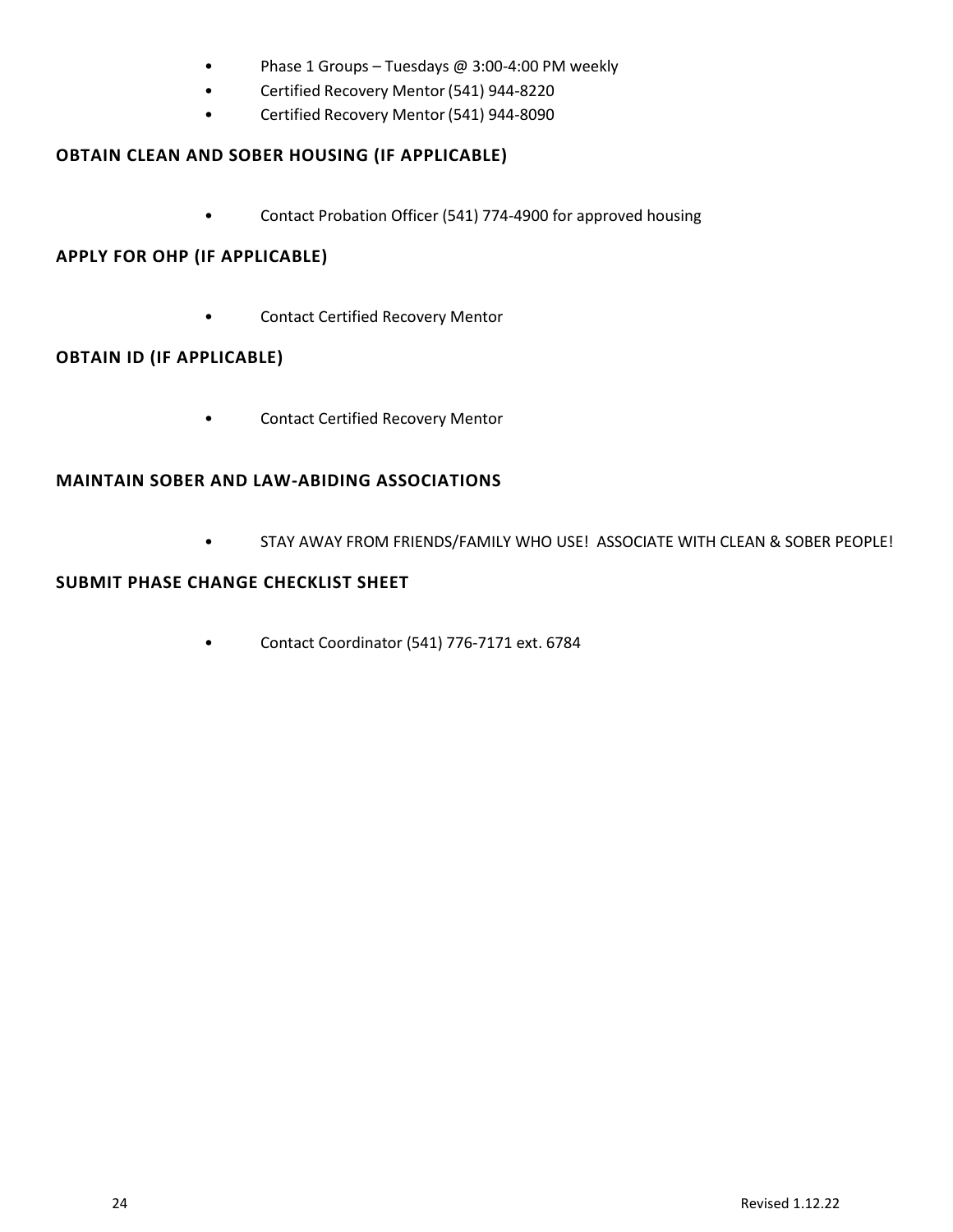# PHASE 2 ACTIVE TREATMENT

# **APPEAR IN ROC COURT BIWEEKLY, SCHEDULED BY COORDINATOR**

- Biweekly court sessions scheduled by Coordinator, held @ 609 West 10<sup>th</sup> Street Medford Oregon 97501 Courtroom 101
- 2:00 PM 4:00 PM on Monday

#### **UA 2 TIMES A WEEK**

- Kashi Laboratory The ARC 1025 East Main St. Medford, OR 97504
- Daily UA HOTLINE (503) 966-8033 \*ENTER PERSONAL UA CODE # (TEXT/PHONE)

#### **ATTEND (2) 12 STEP/SELF HELP RECOVERY MEETINGS A WEEK**

- EXAMPLES:
- [www.southernoregonna.org](http://www.southernoregonna.org/)
- <https://medfordareaaa.org/>
- <https://reclaiming-lives.org/>

#### **OBTAIN RECOVERY MENTOR/SPONSOR/PEER**

- Obtain a Sponsor, Recovery Mentor or Recovery Peer
- See Treatment Counselor for guidance

#### **ATTEND TREATMENT AS RECOMMENDED**

• As assessed by treatment provider – The ARC

#### **MEET WITH PROBATION OFFICER AS DIRECTED**

- Contact Probation Officer (541)774-4900
- Pay monthly supervision fee \$45.00

#### **OBTAIN EMPLOYMENT/SCHOOL**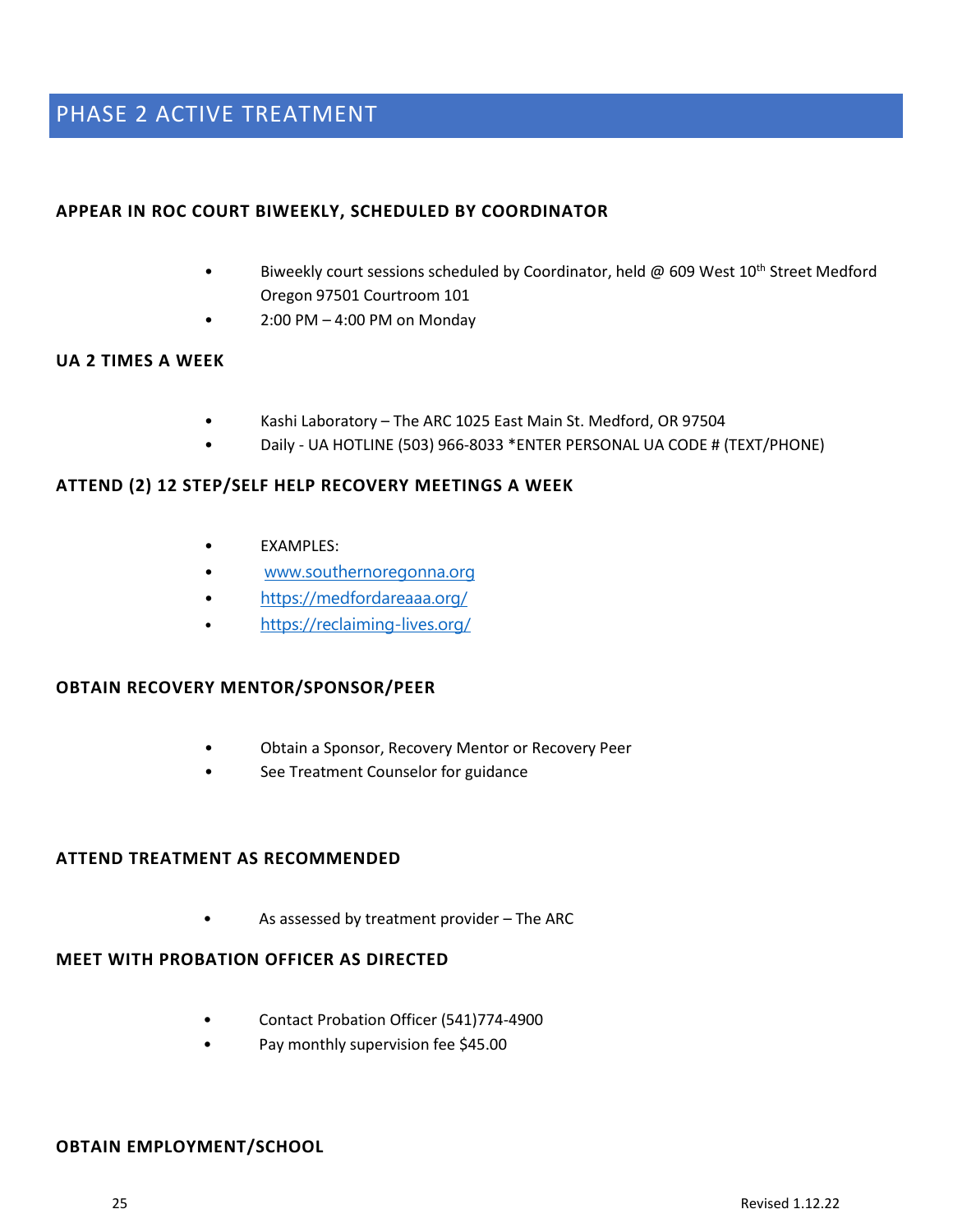- Contact Certified Recovery Mentor
- See Probation Officer for Felon Friendly Employment Services

### **CREATE A BUDGET**

- Contact Certified Recovery Mentor
- Establish Court Debt/Fines
- Create Budget Bills/Payment Plans

### **MAINTAIN 60 DAYS SOBRIETY**

• Remain substance free for 60 days

#### **MAINTAIN 60 DAYS WITH NO VIOLATIONS/SANCTIONS**

• Remain violation/sanction free, prior to moving to next phase.

#### **MAINTAIN SOBER AND LAW-ABIDING ASSOCIATIONS**

• STAY AWAY FROM FRIENDS/FAMILY WHO USE! ASSOCIATE WITH CLEAN & SOBER PEOPLE!

#### **SUBMIT PHASE CHANGE CHECKLIST SHEET**

• Contact Coordinator (541) 776-7171 ext. 71096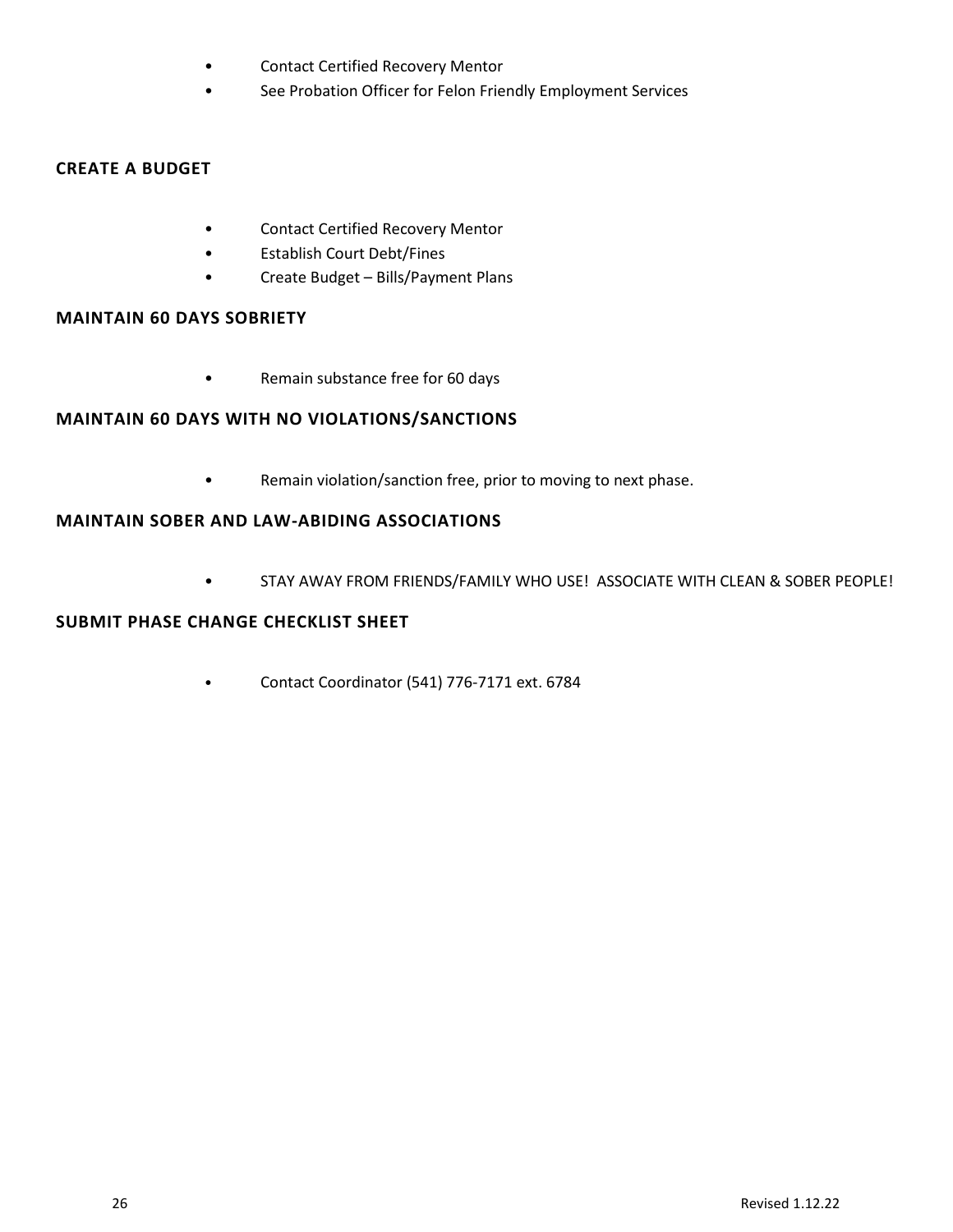# PHASE 3 RELAPSE PREVENTION & REINTEGRATION

# **APPEAR IN ROC COURT EVERY 3 WEEKS, SCHEDULED BY COORDINATOR**

- Appear in ROC every 3 weeks, court sessions scheduled by Coordinator, held @ 609 West 10<sup>th</sup> Street Medford Oregon 97501 Courtroom 101
- 2:00 PM 4:00 PM on Monday

#### **PHASE 3 POLYGRAPH**

• Schedule Phase 3 Polygraph with Examiner

Kiki Parker-Rose – Examiner 1101 West Main St Medford, OR 97501 (541)281-4312 [Kparker-rose@charter.net](mailto:Kparker-rose@charter.net)

#### **UA - RANDOM**

- Kashi Laboratory The ARC 1025 East Main St. Medford, OR 97504
- Daily UA HOTLINE (503) 966-8033 \*ENTER PERSONAL UA CODE # (TEXT/PHONE)

# **ATTEND (2) 12 STEP/SELF HELP RECOVERY MEETINGS A WEEK**

- EXAMPLES:
- [www.southernoregonna.org](http://www.southernoregonna.org/)
- <https://medfordareaaa.org/>
- <https://reclaiming-lives.org/>

#### **REGULAR CONTACT WITH RECOVERY MENTOR/SPONSOR/PEER**

• Weekly meetings with your Sponsor, Recovery Mentor or Recovery Peer

#### **ATTEND TREATMENT AS RECOMMENDED**

• As Assessed by treatment provider – The ARC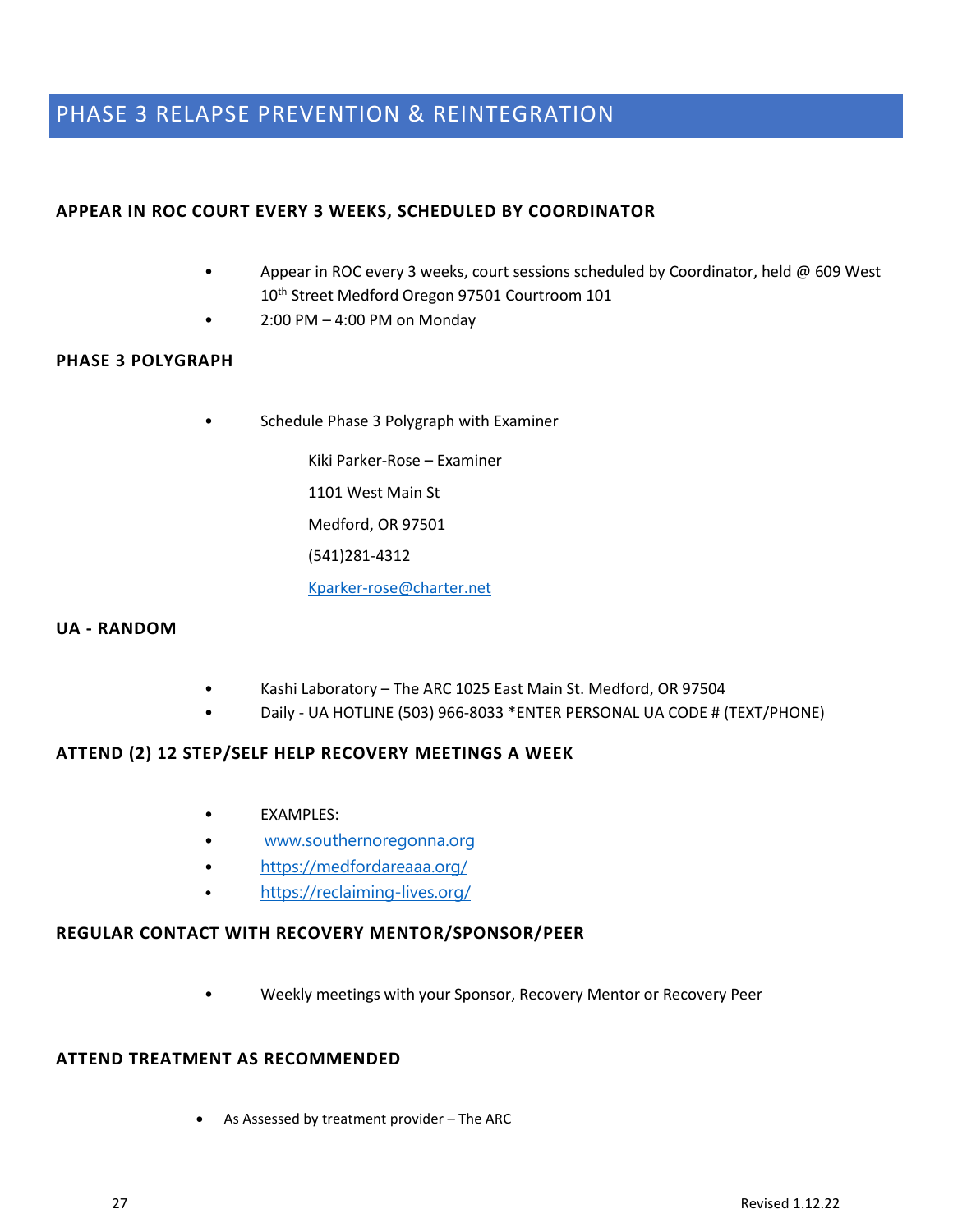# **MEET WITH PROBATION OFFICER AS DIRECTED**

- Contact Probation Officer (541)774-4900
- Pay monthly supervision fee \$45.00

# **MAINTAIN EMPLOYMENT/SCHOOL**

- Contact Certified Recovery Mentor
- See Probation Officer for Felon Friendly Employment Services

# **REVIEW COURT FINES/DRIVING PRIVILEGES**

- Review driving privileges with DMV, Request Report (if applicable)
- Review Report with Coordinator, Susie Wahl, for ODL assistance (if applicable)
- Establish court debt/fines payment plans

# **MAINTAIN 60 DAYS SOBRIETY**

• Remain substance free for 60 days

# **MAINTAIN 60 DAYS WITH NO VIOLATIONS/SANCTIONS**

• Remain violation/sanction free, prior to moving to next phase.

# **MAINTAIN SOBER AND LAW-ABIDING ASSOCIATIONS**

• STAY AWAY FROM FRIENDS/FAMILY WHO USE! ASSOCIATE WITH CLEAN & SOBER PEOPLE!

# **SUBMIT PHASE CHANGE CHECKLIST SHEET**

• Contact Coordinator (541) 776-7171 ext. 71096

# **PAY ROC COURT FEE**

- \$150.00 ROC Court Fee must be paid in full
- Pay at The ARC 1025 East Main St, Medford, OR 97504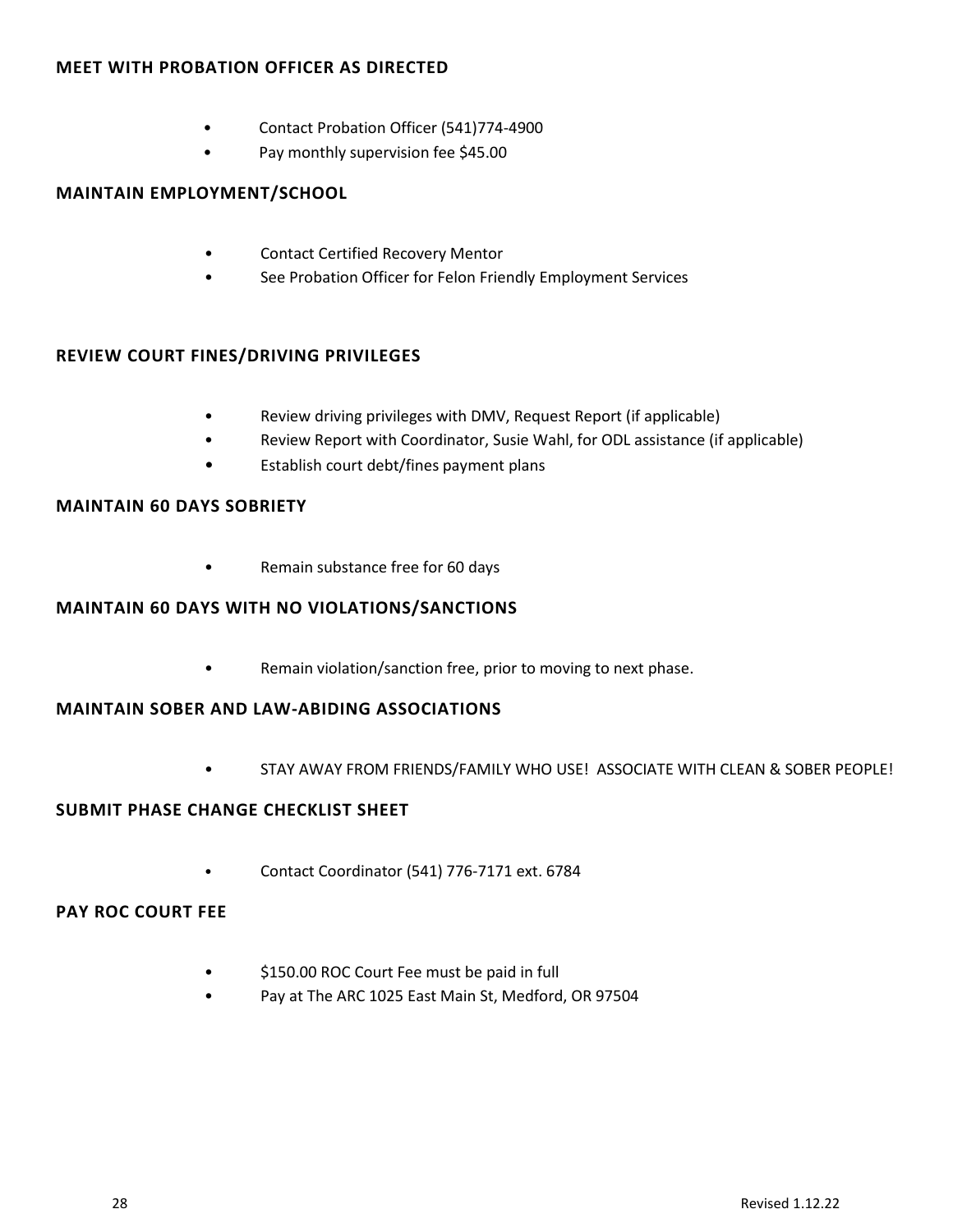# PHASE 4 AFTERCARE

#### **APPEAR IN ROC COURT EVERY 4 WEEKS, SCHEDULED BY COORDINATOR**

- Appear in ROC every 4 weeks, court sessions scheduled by Coordinator, held @ 609 West 10<sup>th</sup> Street Medford Oregon 97501 Courtroom 101
- $\bullet$  2:00 PM 4:00 PM on Monday

#### **UA - RANDOM**

- Kashi Laboratory The ARC 1025 East Main St. Medford, OR 97504
- Daily UA HOTLINE (503) 966-8033 \*ENTER PERSONAL UA CODE # (TEXT/PHONE)

#### **ATTEND (2) 12 STEP/SELF HELP RECOVERY MEETINGS A WEEK**

- EXAMPLES:
- [www.southernoregonna.org](http://www.southernoregonna.org/)
- <https://medfordareaaa.org/>
- <https://reclaiming-lives.org/>

#### **REGULAR CONTACT WITH RECOVERY MENTOR/SPONSOR/PEER**

• Weekly meetings with your Sponsor, Recovery Mentor or Recovery Peer

#### **ATTEND TREATMENT AS RECOMMENDED**

- As assessed by treatment provider The ARC
- Develop Victim Impact Letter & Read before ROC Court/Victim

# **MEET WITH PROBATION OFFICER AS DIRECTED**

- Contact Probation Officer (541)774-4900
- Pay monthly supervision fee \$45.00

#### **MAINTAIN EMPLOYMENT/SCHOOL**

• Contact Certified Recovery Mentor

#### SEE, PROBATION OFFICER FOR FELON FRIENDLY EMPLOYMENT SERVICES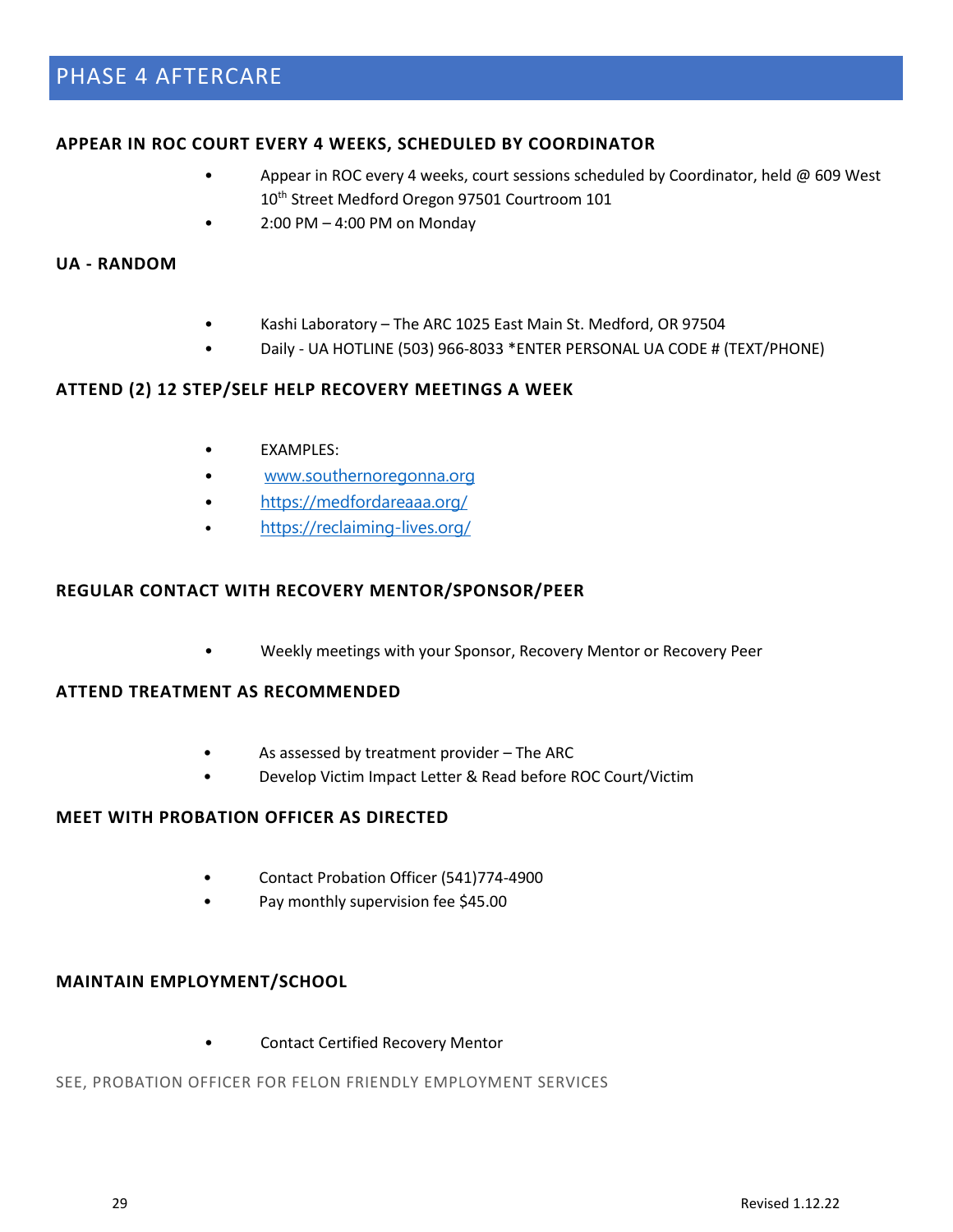# **PAY MONTHLY COURT/RESTITUTION PAYMENTS**

- Establish Court Debt/Fines/Restitution Payment Schedule
- Maintain monthly payment plans

#### **MAINTAIN 90 DAYS SOBRIETY**

• Remain substance free for 90 days

#### **MAINTAIN 60 DAYS WITH NO VIOLATIONS/SANCTIONS**

• Remain violation/sanction free

# **MAINTAIN SOBER AND LAW-ABIDING ASSOCIATIONS**

• STAY AWAY FROM FRIENDS/FAMILY WHO USE! ASSOCIATE WITH CLEAN & SOBER PEOPLE!

# **PHASE 4 COMMUNITY VOLUNTEER PROJECT**

- Develop Phase 4 Community Volunteer Project (can be started at any time during the program)
- Complete 20 hours Community Volunteer Project

# **SUBMIT GRADUATION APPLICATION**

- Contact Coordinator (541) 776-7171 ext. 71096
- Submit application 1 month prior to graduation (All requirements must be completed one month prior to graduation)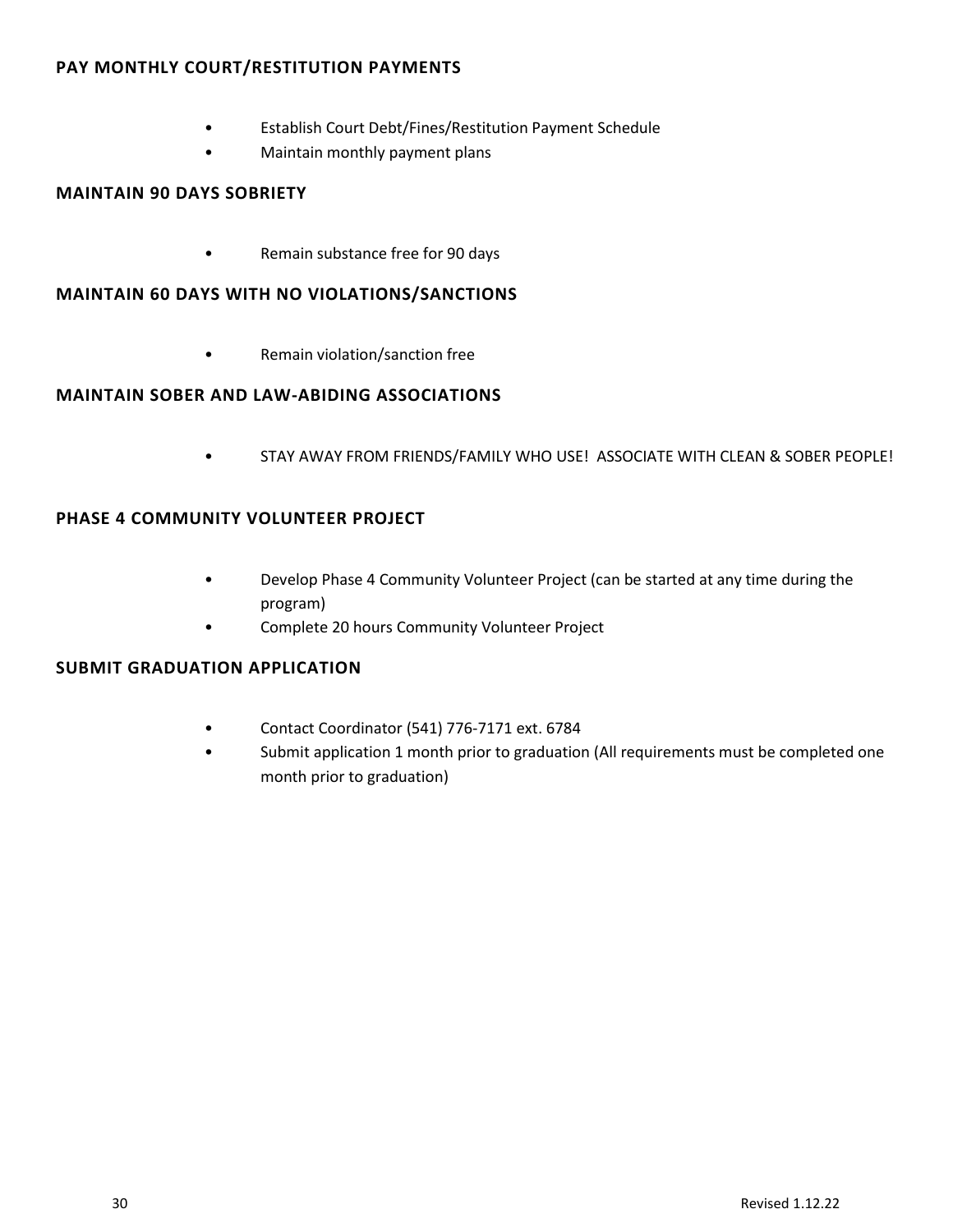# LINKS

# JACKSON COUNTY RECOVERY OPPORTUNITY COURT – ROC

[https://www.courts.oregon.gov/courts/jackson/programs](https://www.courts.oregon.gov/courts/jackson/programs-services/Pages/Treatment-Courts.aspx#ROC)[services/Pages/Treatment-Courts.aspx#ROC](https://www.courts.oregon.gov/courts/jackson/programs-services/Pages/Treatment-Courts.aspx#ROC)

JACKSON COUNTY COMMUNITY JUSTICE – PROBATION DEPARTMENT <https://jacksoncountyor.org/community-justice/Adult-Services/Overview>

JACKSON COUNTY DISTRICT ATTORNEY <https://jacksoncountyor.org/da/Prosecution/Overview>

# PUBLIC DEFENDERS

[http://www.lawyer](http://www.lawyer-map.com/Jackson_County_Public_Defenders_Attorneys_in_Medford_Oregon_86510)map.com/Jackson County Public Defenders Attorneys in Medford Oregon 865 [10](http://www.lawyer-map.com/Jackson_County_Public_Defenders_Attorneys_in_Medford_Oregon_86510)

# THE ARC – TREATMENT CENTER

<https://www.addictionsrecovery.org/about-arc/contact-us/>

| <b>Narcotics Anonymous</b>  | www.southernoregonna.org          |
|-----------------------------|-----------------------------------|
| <b>Alcoholics Anonymous</b> | https://medfordareaaa.org/        |
| Recovery Café               | https://reclaiming-lives.org/     |
| Oxford Homes                | http://www.oxfordhouse.org/pdf/or |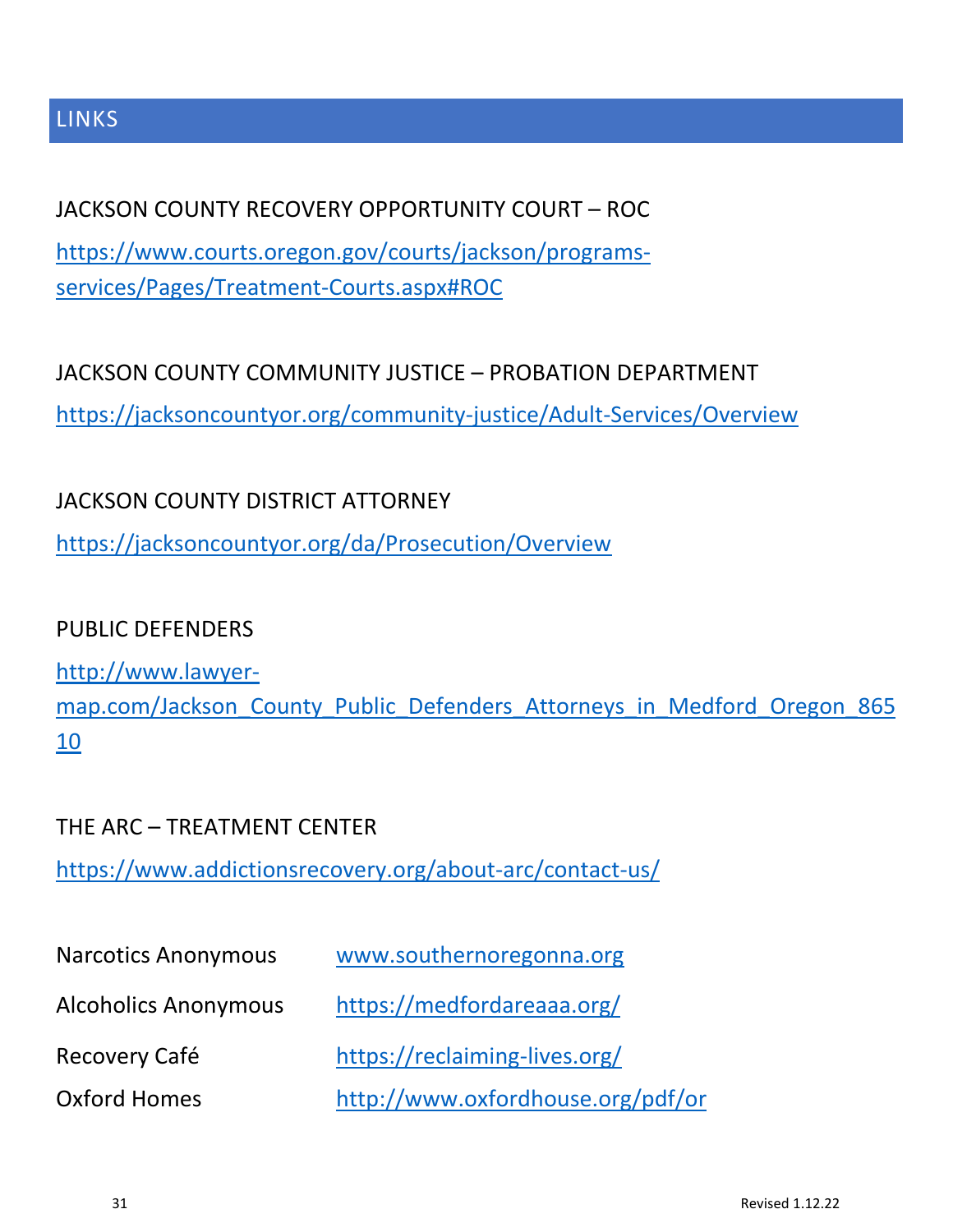# FORMS

[https://courts.oregon.gov/courts/jackson/programs](https://courts.oregon.gov/courts/jackson/programs-services/Documents/ROC%20Brochure.pdf)[services/Documents/ROC%20Brochure.pdf](https://courts.oregon.gov/courts/jackson/programs-services/Documents/ROC%20Brochure.pdf)

[https://www.courts.oregon.gov/courts/jackson/programs](https://courts.oregon.gov/courts/jackson/programs-services/Documents/SCMS%20Intake%20Form%20-%20CFC%20and%20ROC.pdf)[services/Documents/ROC%20OJD%20Consent%20ROI.pdf](https://courts.oregon.gov/courts/jackson/programs-services/Documents/SCMS%20Intake%20Form%20-%20CFC%20and%20ROC.pdf)

[https://courts.oregon.gov/courts/jackson/programs](https://www.courts.oregon.gov/courts/jackson/programs-services/Documents/ROC%20OJD%20Consent%20ROI.pdf)[services/Documents/ROC%20Petition\\_2020.pdf](https://www.courts.oregon.gov/courts/jackson/programs-services/Documents/ROC%20OJD%20Consent%20ROI.pdf)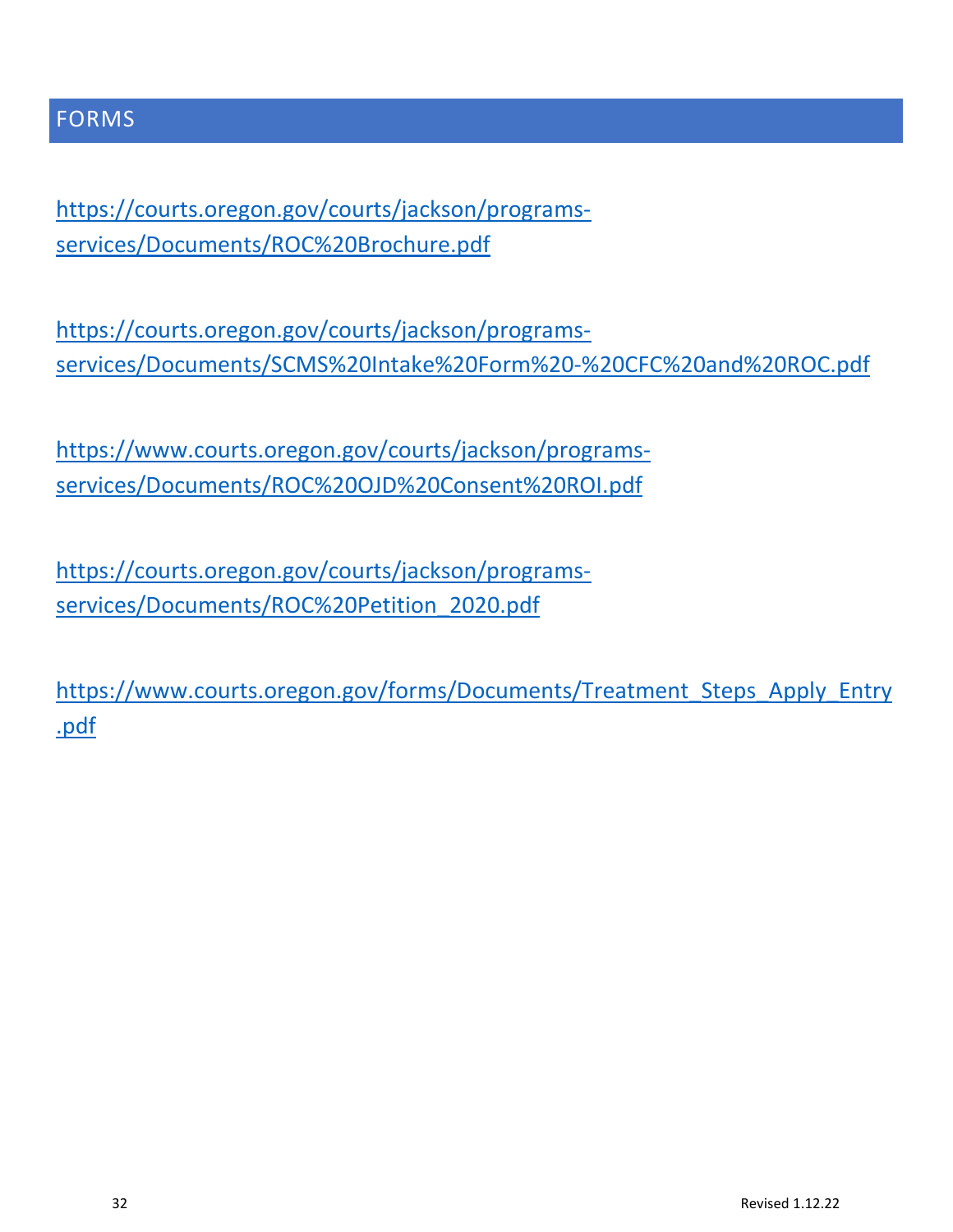# Oregon Specialty Court Standards: [OregonSpecialtyCourtStandards.pdf](https://www.oregon.gov/cjc/sc/Documents/OregonSpecialtyCourtStandards.pdf)

# NDCPA Best Practice Standards: [Adult Drug Court Best Practice Standards - NADCP.org](https://www.nadcp.org/standards/adult-drug-court-best-practice-standards/)

# OUTLINE OF NDCPA BEST PRACTICE STANDARDS

I. TARGET POPULATION: Eligibility and exclusion criteria for the Drug Court are predicated on empirical evidence indicating which types of offenders can be treated safely and effectively in Drug Courts. Candidates are evaluated for admission to the Drug Court using evidence-based assessment tools and procedures.

- A. Objective Eligibility & Exclusion Criteria
- B. High-Risk and High-Need Participants
- C. Validated Eligibility Assessments
- D. Criminal History Disqualifications
- E. Clinical Disqualification

II. EQUITY AND INCLUSION: Individuals who have historically experienced sustained discrimination or reduced social opportunities because of their race, ethnicity, gender, sexual orientation, sexual identity, physical or mental disability, religion, or socioeconomic status receive the same opportunities as other individuals to participate and succeed in the Drug Court.

- A. Equivalent Access
- B. Equivalent Retention
- C. Equivalent Treatment
- D. Equivalent Incentives & Sanctions
- E. Equivalent Dispositions
- F. Team Training

III. ROLES AND RESPONSIBILITIES OF THE JUDGE: The Drug Court judge stays abreast of current law and research on best practices in Drug Courts, participates regularly in team meetings, interacts frequently and respectfully with participants, and gives due consideration to the input of other team members.

- A. Professional Training
- B. Length of Term
- C. Consistent Docket
- D. Participation in Pre-Court Staff Meetings
- E. Frequency of Status Hearings
- F. Length of Court Interactions
- G. Judicial Demeanor
- H. Judicial Decision Making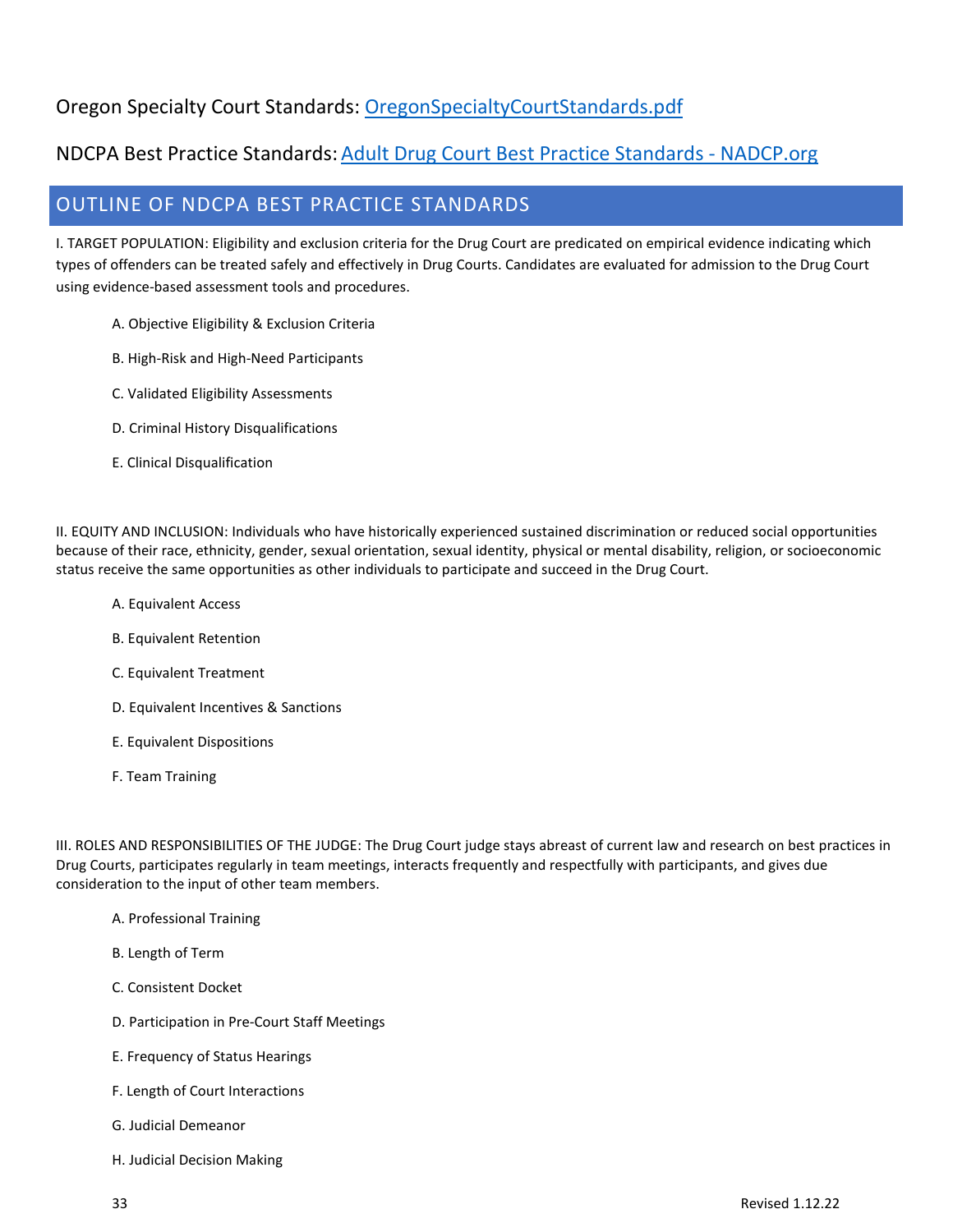IV. INCENTIVES, SANCTIONS, AND THERAPEUTIC ADJUSTMENTS: Consequences for participants' behavior are predictable, fair, consistent, and administered in accordance with evidence-based principles of effective behavior modification.

- A. Advance Notice
- B. Opportunity to Be Heard
- C. Equivalent Consequences
- D. Professional Demeanor
- E. Progressive Sanctions
- F. Licit Addictive or Intoxicating Substances
- G. Therapeutic Adjustments
- H. Incentivizing Productivity
- I. Phase Promotion
- J. Jail Sanctions
- K. Termination
- L. Consequences of Graduation & Termination

V. SUBSTANCE USE DISORDER TREATMENT: Participants receive substance use disorder treatment based on a standardized assessment of their treatment needs.17 Substance use disorder treatment is not provided to reward desired behaviors, punish infractions, or serve other nonclinically indicated goals. Treatment providers are trained and supervised to deliver a continuum of evidence-based interventions that are documented in treatment manuals.

- A. Continuum of Care
- B. In-Custody Treatment
- C. Team Representation
- D. Treatment Dosage & Duration
- E. Treatment Modalities
- F. Evidence-Based Treatments
- G. Medications
- H. Provider Training & Credentials
- I. Peer Support Groups
- J. Continuing Care

VI. COMPLEMENTARY TREATMENT AND SOCIAL SERVICES: Participants receive complementary treatment and social services for conditions that cooccur with substance use disorder and are likely to interfere with their compliance in Drug Court, increase criminal recidivism, or diminish treatment gains.

- A. Scope of Complementary Services
- B. Sequence and Timing of Services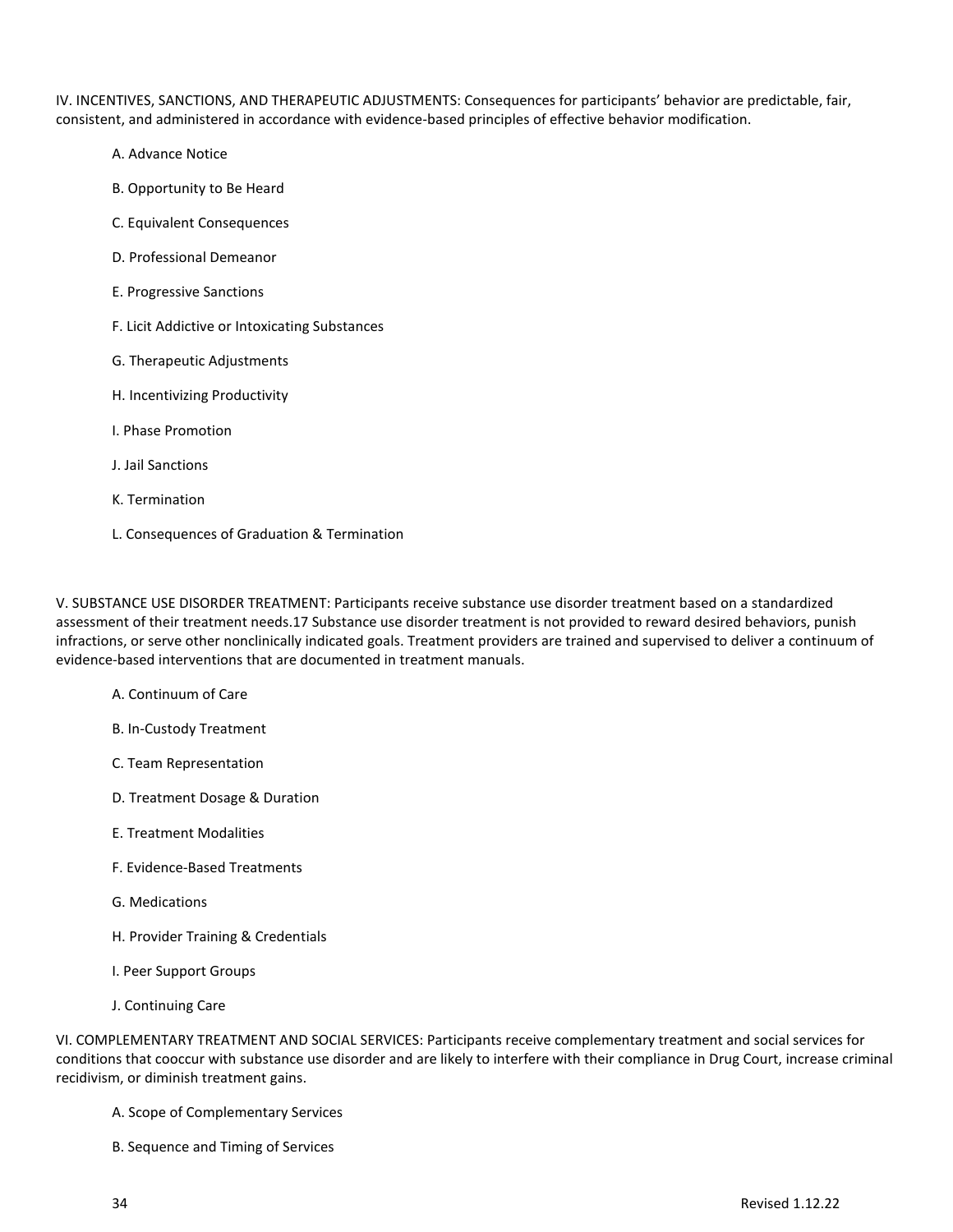- C. Clinical Case Management
- D. Housing Assistance
- E. Mental Health Treatment
- F. Trauma-Informed Services
- G. Criminal Thinking Interventions
- H. Family and Interpersonal Counseling
- I. Vocational and Educational Services
- J. Medical and Dental Treatment
- K. Prevention of Health-Risk Behaviors
- L. Overdose Prevention and Reversal

VII. DRUG AND ALCOHOL TESTING: Drug and alcohol testing provides an accurate, timely, and comprehensive assessment of unauthorized substance use throughout participants' enrollment in the Drug Court.

- A. Frequent Testing (2x @ week until Phase 4)
- B. Random Testing
- C. Duration of Testing
- D. Breadth of Testing
- E. Witnessed Collection
- F. Valid Specimens
- G. Accurate and Reliable Testing Procedures
- H. Rapid Results
- I. Participant Contract (reviewed periodically with participants)

VIII. MULTIDISCIPLINARY TEAM: A dedicated multidisciplinary team of professionals manages the day-to-day operations of the Drug Court, including reviewing participant progress during pre-court staff meetings and status hearings, contributing observations and recommendations within team members' respective areas of expertise, and delivering or overseeing the delivery of legal, treatment and supervision services.

- A. Team Composition
- B. Pre-Court Staff Meetings
- C. Sharing Information
- D. Team Communication and Decision Making
- E. Status Hearings
- F. Team Training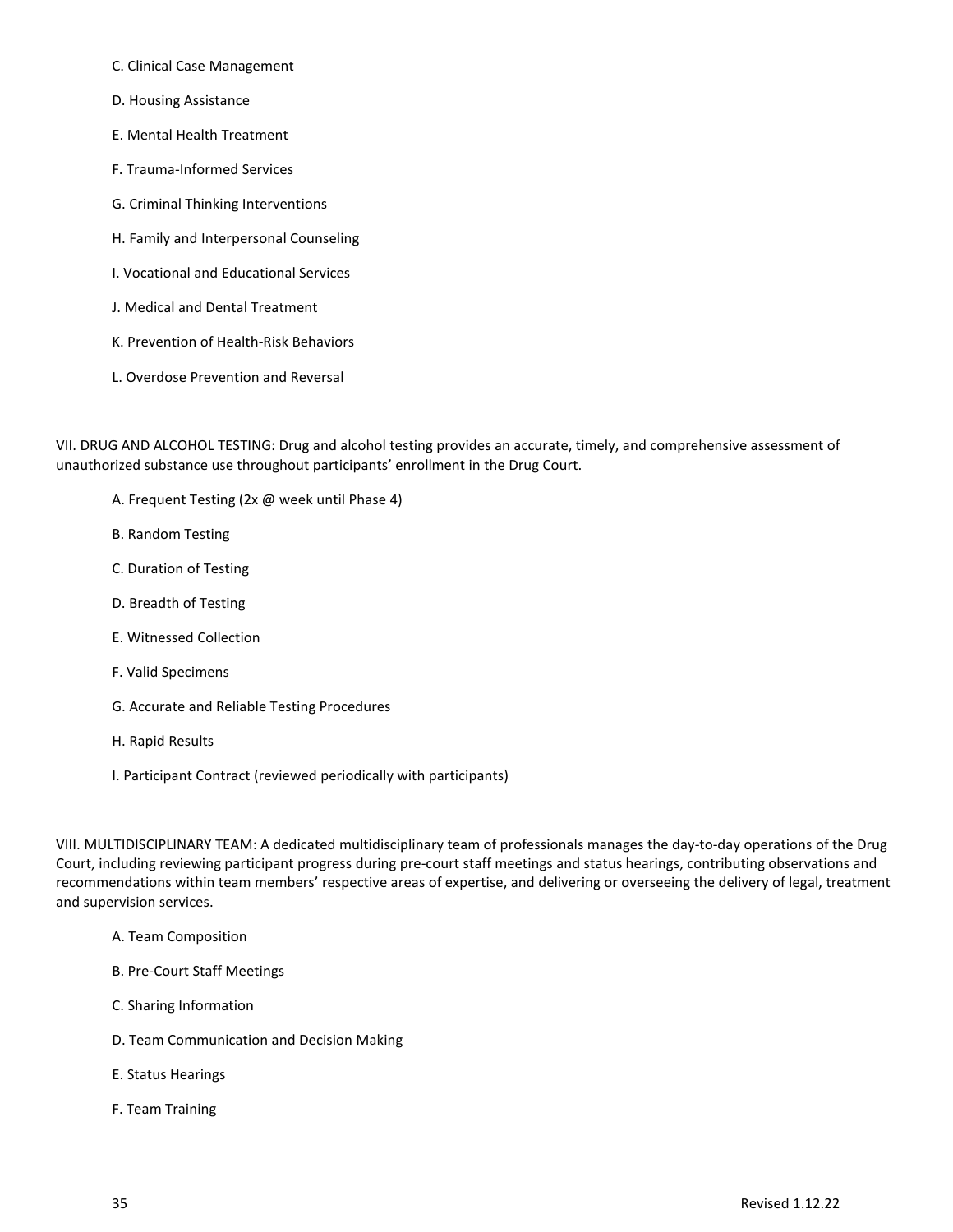IX. CENSUS AND CASELOADS: The Drug Court serves as many eligible individuals as practicable while maintaining continuous fidelity to best practice standards.

- A. Drug Court Census
- B. Supervision Caseloads
- C. Clinician Caseload

X. MONITORING AND EVALUATION: The Drug Court routinely monitors its adherence to best practice standards and employs scientifically valid and reliable procedures to evaluate its effectiveness.

- A. Adherence to Best Practices
- B. In-Program Outcomes
- C. Criminal Recidivism
- D. Independent Evaluations
- E. Historically Discriminated Against Groups
- F. Electronic Database
- G. Timely and Reliable Data Entry
- H. Intent-to-Treat Analyses
- I. Comparison Groups
- J. Time at Risk